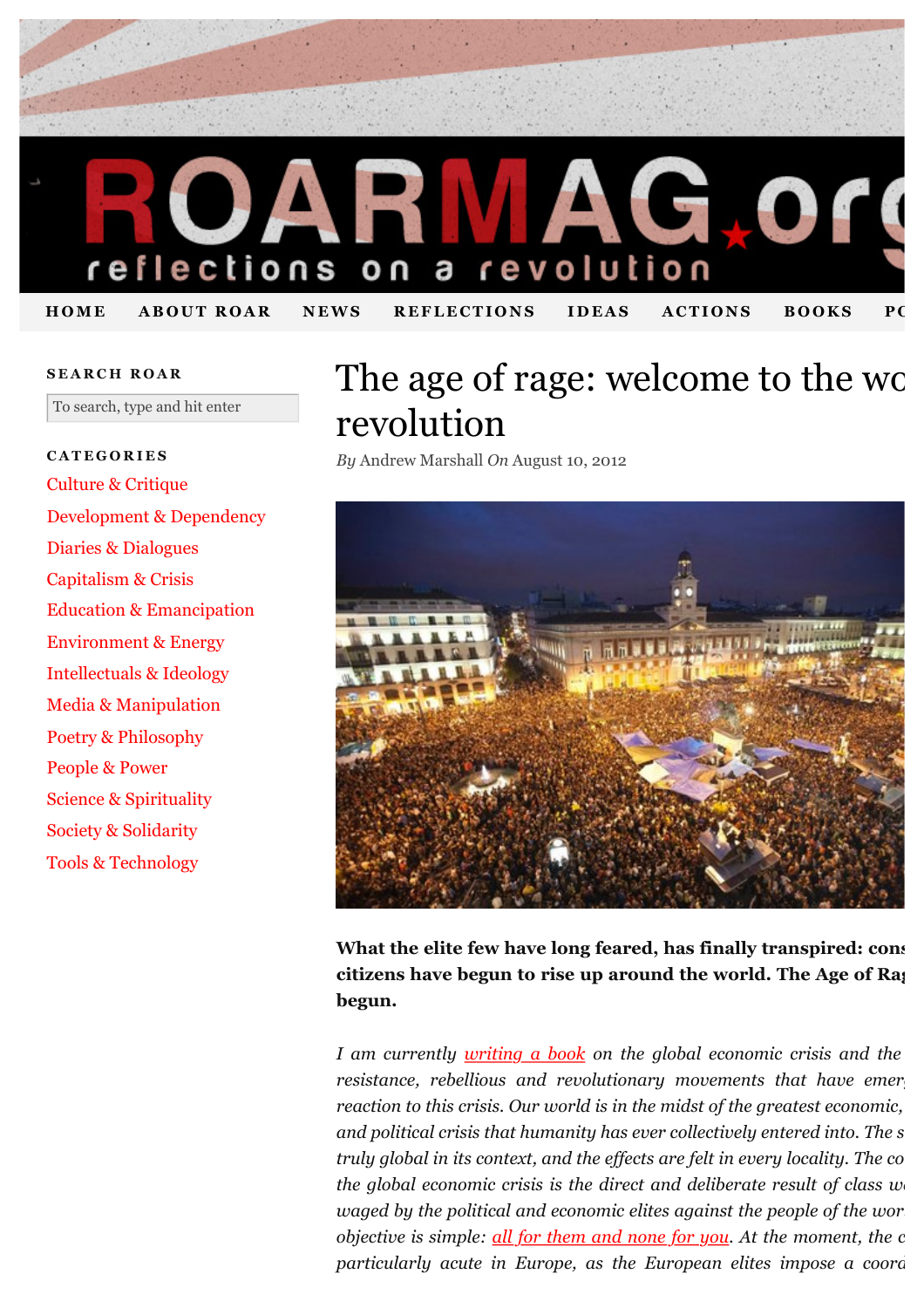*strategy of class warfare against the people through "austerity" and "string adjustment," political euphemisms used to hide their true intention: p and exploitation.*

*The people of the world, however, are beginning to rise up, riot, resist* and revolt. This article is an introduction to the protest movemen *rebellions which have taken place around the world in the past few against the entrenched systems and structures of power. This is but a preview of the story that will be examined in my upcoming book. consider donating to [The People's Book Project](http://thepeoplesbookproject.com/support-the-book/) in order to finan completion of this volume.*

Those who govern and rule over our world and its people have been aware structural and social changes which would result in bringing about social and rebellion. In fact, they have been warning about the potential for circumstance of global revolutionary movements for a number of years. The are very worried, most especially at the prospect of revolutionary move spreading beyond borders and the traditional confines of state structures. Zbigniew Brzezinski, Jimmy Carter's former National Security Adviser founder with banker David Rockefeller of the Trilateral Commission, and an arch-elitist strategic thinker for the American empire, has been warning of he terms the 'Global Political Awakening' as the central challenge for elit changing world.

[In June of 2010, I published an article entitled, "The Global Political Awa](http://andrewgavinmarshall.com/2011/07/14/the-global-political-awakening-and-the-new-world-order/) and the New World Order," in which I examined this changing reality particular, the words of Zbigniew Brzezinski in identifying it. In Decem 2008, Brzezinski published an article for the *New York Times* in which he "For the first time in history almost all of humanity is politically activated, politically conscious and politically interactive. Global activism is generationally surge in the quest for cultural respect and economic opportunity in a scarred by memories of colonial or imperial domination." This situation is more precarious for elites as it takes place in a global transition in which Atlantic powers – Western Europe and the United States – are experiency decline in their 500-year domination of the world. Brzezinski wrote that v necessary to maintain control in this changing world is for the United St spearhead "a collective effort for a more inclusive system of management," or in other words, *more power for them*. Brzezins suggested that, ["the worldwide yearning for human dignity](http://www.economist.com/blogs/democracyinamerica/2007/03/a_new_brain_for_barack_obama) is the challenge inherent in the phenomenon of global political awakening." In Brzezinski wrote:

It is no overstatement to assert that now in the 21st century the population much of the developing world is politically stirring and in many places seething with unrest. It is a population acutely conscious of social injustice to the top of social injustice to the top. an unprecedented degree, and often resentful of its perceived lack of  $p_0$ dignity. The nearly universal access to radio, television and increasingly Internet is creating a community of shared perceptions and envy that  $\epsilon$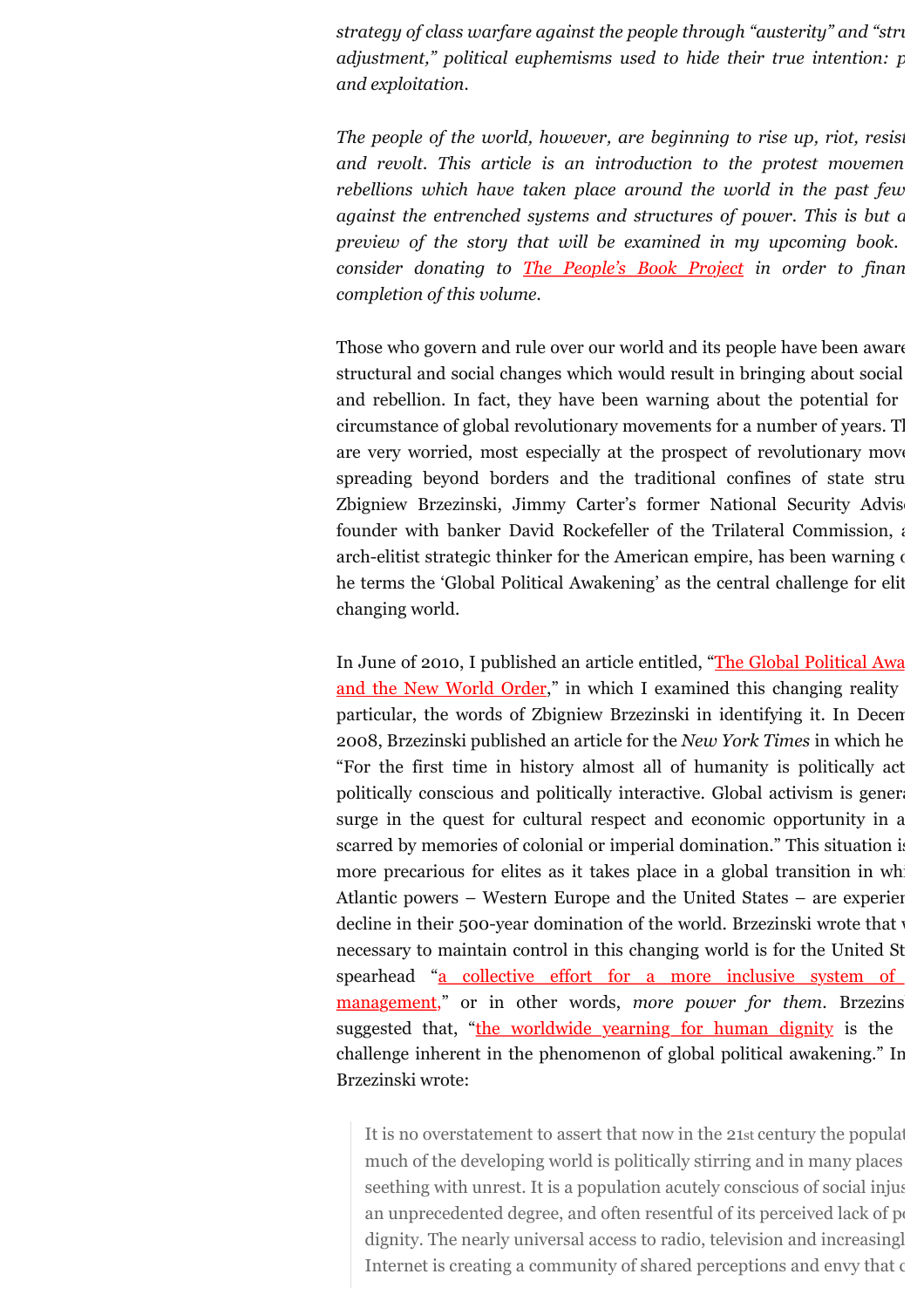galvanized and channeled by demagogic political or religious passions. energies transcend sovereign borders and pose a challenge both to exist states as well as to the existing global hierarchy, on top of which Ameri perches…

The youth of the Third World are particularly restless and resentful. The demographic revolution they embody is thus a political time-bomb, as With the exception of Europe, Japan and America, the rapidly expanding demographic bulge in the 25-year-old-and-under age bracket is creating huge mass of impatient young people. Their minds have been stirred by sounds and images that emanate from afar and which intensify their disaffection with what is at hand. Their potential revolutionary spearhead likely to emerge from among the scores of millions of students concent in the often intellectually dubious "tertiary level" educational institution developing countries... Typically originating from the socially insecure middle class and inflamed by a sense of social outrage, these millions of students are revolutionaries-in-waiting, already semi-mobilized in large congregations, connected by the Internet and pre-positioned for a replay larger scale of what transpired years earlier in Mexico City or in Tianar [Square. Their physical energy and emotional frustration is just waiting](http://www.the-american-interest.com/article.cfm?piece=56) triggered by a cause, or a faith, or a hatred.

Important to note is that Brzezinski has not simply been writing abstractly this concept, but has been for years traveling to and speaking at  $\nu$ conferences and think tanks of national and international elites, who to form policy for the powerful nations of the world. Speaking to the elite Am think tank, the Carnegie Council, Brzezinski warned of "the unprece global challenge arising out of the unique phenomenon of a truly massive political awakening of mankind," as we now live "in an age in which  $m_i$ writ large is becoming politically conscious and politically activated unprecedented degree, and it is this condition which is producing a great international turmoil." Brzezinski noted that much of the 'awakening' was spurred on by America's role in the world, and the reality of globalization America projects across the globe as the single global hegemon), and the awakening "is beginning to create something altogether new: namely, son ideological or doctrinal challenge which might fill the void created disappearance of communism." He wrote that he sees "the beginning writings and stirrings, of the making of a doctrine which combines [Americanism with anti-globalization, and the two could become a powerfu](http://www.carnegiecouncil.org/resources/transcripts/4424.html)l in a world that is very unequal and turbulent."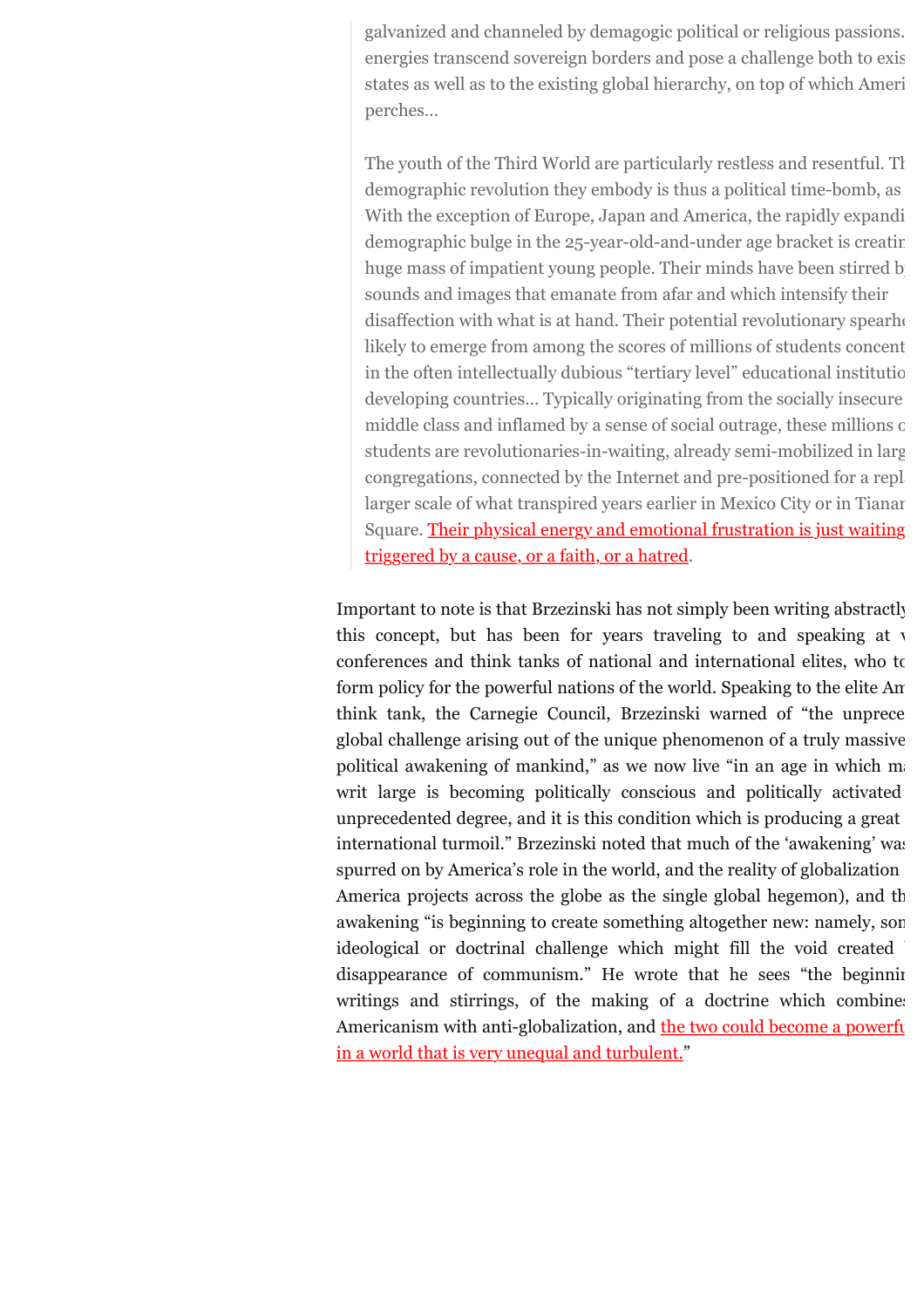In 2007, the British Ministry of Defence issued a report looking at global over the following three decades to better plan for the "future strategic  $\alpha$ of the British military. The report noted that: "The middle classes could  $\frac{1}{k}$ a revolutionary class, taking the role envisaged for the proletariat by Mary world's middle classes might unite, using access to knowledge, resources skills to shape transnational processes in their own class interest." In m 2010 article, "The Global Economic Crisis: Riots, Rebellion, and Revolution quoted the official British Defence Ministry report, which read:

Absolute poverty and comparative disadvantage will fuel perceptions of injustice among those whose expectations are not met, increasing tensiand instability, both within and between societies and resulting in expressions of violence such as disorder, criminality, terrorism and [insurgency. They may also lead to the resurgence of not only anti-capit](http://andrewgavinmarshall.com/2011/07/14/the-global-economic-crisis-riots-rebellion-and-revolution/) ideologies, possibly linked to religious, anarchist or nihilist movements also to populism and the revival of Marxism.

In December of 2008, the managing director of the IMF, Dominique S Kahn warned that the economic crisis could lead to "violent unrest streets." He stated that if the elite were not able to instill an economic  $r\epsilon$ by 2010, "then social unrest may happen in many countries  $-$  ing advanced economies," meaning the Western and industrialized world. February of 2009, the head of the World Trade Organization (WTO), Lamy, warned that the economic crisis "could trigger political unrest  $\epsilon$ that seen during the  $1930s$ ." In May of 2009, the president of the World [Robert Zoellick, stated that if the economic crisis did not come to an end,](http://news.bbc.co.uk/2/hi/business/8066037.stm) is a risk of a serious human and social crisis with very serious p implications."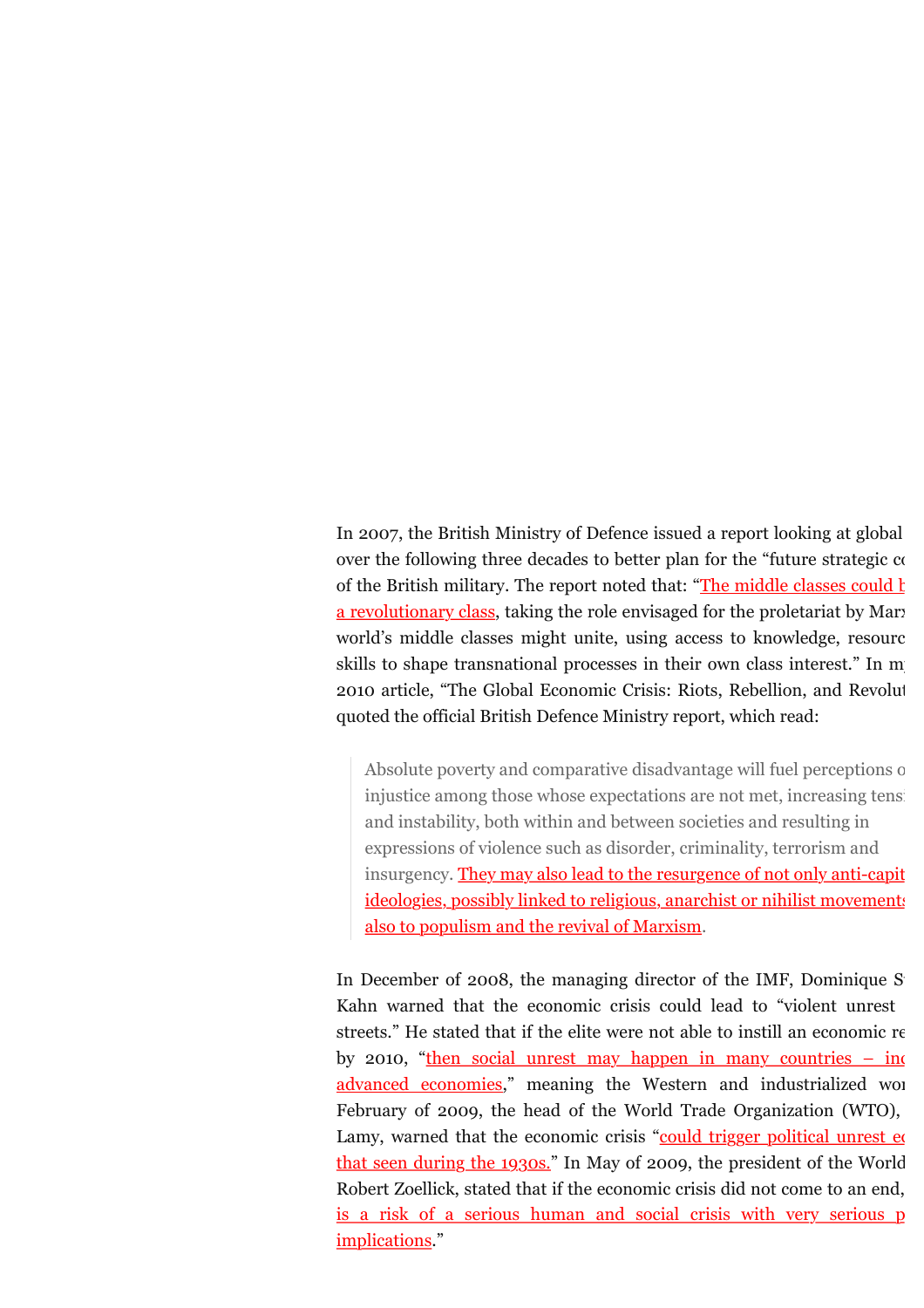In early 2009, the top intelligence official in the United States, Dennis Blair, the United States, Dennis Blair, the United States, Dennis Blair, the United States, Dennis Blair, the United States, Dennis Blair, the Unite Director of National Intelligence (who oversees all 16 U.S. intelligence age.) stated that the global economic crisis had become the primary the America's "security" (meaning domination). He told the Senate Intell Committee: "I'd like to begin with the global economic crisis, because it  $\epsilon$ looms as the most serious one in decades, if not centuries... Economic increase the risk of regime-threatening instability if they are prolonged for or-two-year period... And instability can loosen the fragile hold that developing countries have on law and order, which can spill out in dan ways into the international community." He also noted that, "there coul backlash against U.S. efforts to promote free markets because the crisis triggered by the United States… We are generally held responsible for it."

In December of 2008, police in Greece shot and killed a 15-year old student Exarchia, a libertarian and anarchist stronghold in Athens. The murder  $r_{\text{t}}$ in thousands of protesters and riots erupting in the streets, in what the *York Times* declared to be ["the worst unrest in decades.](http://www.nytimes.com/2008/12/11/world/europe/11iht-greece.4.18609204.html?_r=1)" Triggered by the of the young Greek student, the protests were the result of deeper, soci systemic issues, increasing poverty, economic stagnation and p corruption. Solidarity protests took place all over E including [Germany,](http://www.spiegel.de/international/europe/protest-fallout-demonstrators-occupy-greek-consulate-in-berlin-a-595033.html) [France,](http://web.archive.org/web/20081215110919/http://www.google.com/hostednews/ap/article/ALeqM5hBFlGGEp5P_Xn83Bw3PLwJ020A-QD951DTSO0) and the  $U.K.$  But this was only a sample of wh to come over the following years.

In the early months of 2009, as the economic crisis was particularly blunt countries of Eastern Europe, with increased unemployment and inflation region was headed for a "[spring of discontent,](http://www.guardian.co.uk/world/2009/jan/18/eu-riots-vilinius)" as protests and riots took p Lithuania, Bulgaria, and Latvia. In January of 2009, more than 10,000 took to the streets in Latvia in one of the largest demonstrations since the Soviet rule. A demonstration of roughly 7,000 Lithuanians turned into and smaller clashes between police and protesters took place in Bulgar Czech Republic and Hungary, while police in Iceland tear gas demonstration of roughly 2,000 people outside the parliament, leading resignation of the prime minister. The head of the IMF said that the economic [crisis could cause more turmoil "almost everywhere," adding: "The situa](http://www.washingtonpost.com/wp-dyn/content/article/2009/01/25/AR2009012502516.html)tion is expanded." really, really serious." A [mass strike took place in France,](http://www.telegraph.co.uk/comment/personal-view/4363750/Europes-winter-of-discontent.html) bringing hunder [thousands of workers into the streets and pushing anti-capitalist activis](http://www.ft.com/intl/cms/s/0/71c25576-eda6-11dd-bd60-0000779fd2ac.html#axzz21rAgReBi) leaders to the front of a growing social movement.

[May 1, 2009 – the labour activist day known as 'May Day' – saw protes](http://www.telegraph.co.uk/news/worldnews/europe/5258634/Riots-across-Europe-fuelled-by-economic-crisis.html) riots erupting across Europe, including Germany, Greece, Austria, Turk France. In Germany, banks were attacked by protesters, leading to many  $\varepsilon$ there were over 150,000 demonstrators in Ankara, Turkey; more than people took to the streets in Madrid, Spain; thousands took to the streets in and Russia and social unrest continued to spread through Eastern E Results from a poll were released on early May 2009 reporting that in the States, Italy, France, Spain, Britain and Germany, a majority of the populations. felt that the economic crisis would lead [to a rise in "political extremism."](http://www.nytimes.com/2009/05/07/world/europe/07poll.html)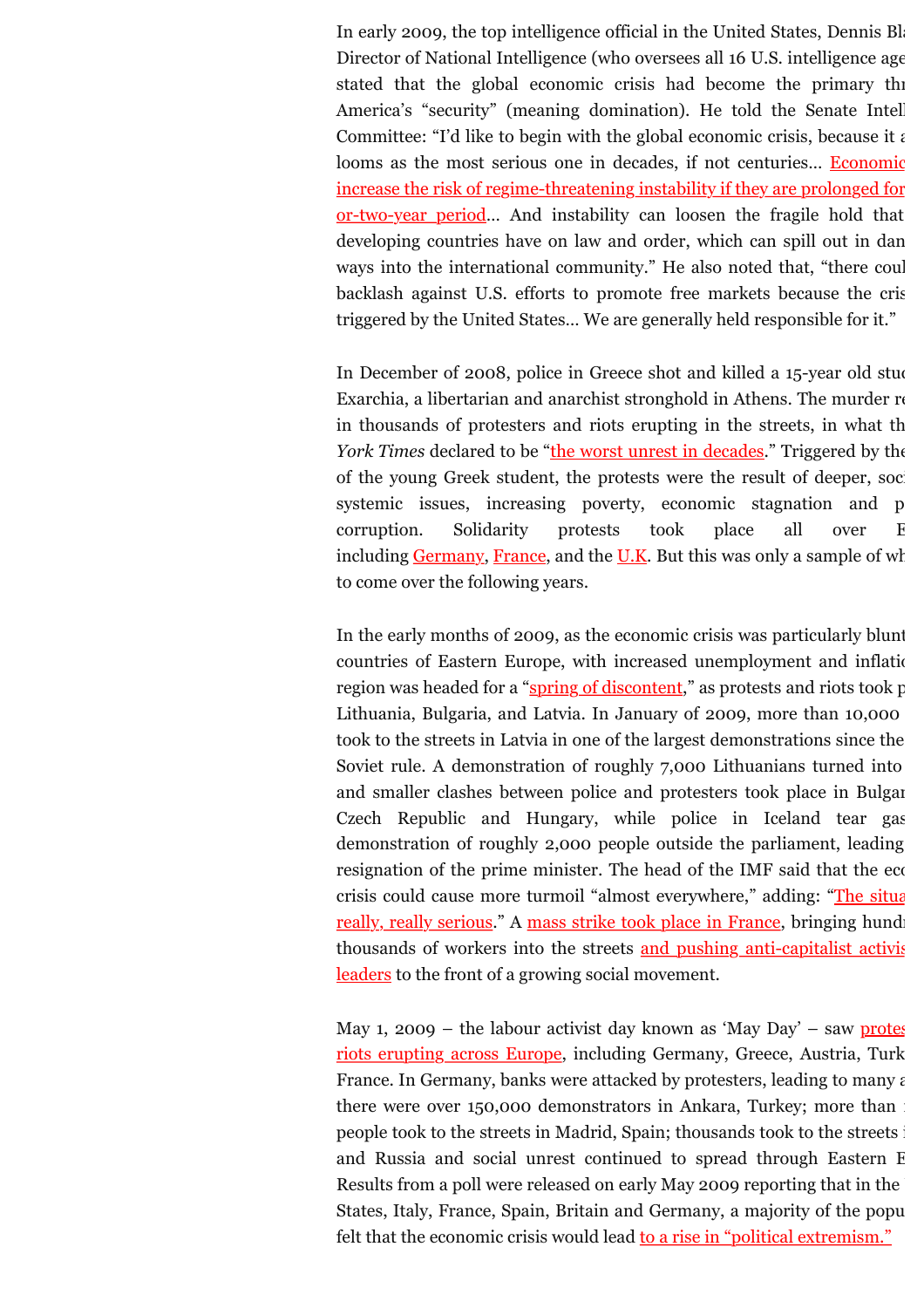In April of 2009, the G20 met in London, and was met there with large protests. drawing tens of thousands of people into the streets. In London's fin district, protesters [smashed the windows of the Royal Bank of Scotland](http://uk.reuters.com/article/2009/04/02/uk-g20-protests-idUKTRE53101020090402), was the recipient of a massive government bailout during the early phases financial crisis. One man, Ian Tomlinson, dropped dead on the streets of I [following an assault by a British police officer, who was later questioned](http://www.guardian.co.uk/uk/2009/apr/17/ian-tomlinson-g20-protest-coroner) suspicion of manslaughter.

[In November of 2011, a month of student protests and sit-ins erup](http://universitypost.dk/article/massive-student-protests-germany-and-austria)ted Germany, Austria, and Switzerland, triggered by budget cuts and tuition The protests began in Austria, where students occupied the University of ` for over a month, quickly spreading to other cities and schools in Germany, where roughly 80,000 students took part in nationwide protests, with taking place in 20 universities across the country, and the University of B Switzerland was also occupied by students.

The small little island-country of Iceland has undergone what has been  $r_1$ to as the "Kitchenware Revolution," where the country had once been rated by the UN as the best country to live in as recently as 2007, and in late 20 banks collapsed and the government resigned amid the mass protests that place. [The banks were nationalized,](http://www.independent.co.uk/news/world/europe/a-nordic-revolution-the-heroines-of-reykjavik-7658212.html) Iceland got a new prime minister, woman who brought into her cabinet a majority of women, fired bank CE constitution was re-written with significant citizen participation and government took steps to write off debts and refused to bailout foreign inv Now, the economy is doing much better, hence why no one is talking Iceland in the media (woeful is power to the 'tyranny' of a good example).

Iceland has even hired an ex-cop bounty hunter to track down and arrest  $t$ bankers that destroyed the country's economy. As the debt burdens of a significant portion of the population of Iceland were eased, Iceland was projected in 2012 to have a faster growing economy than those in the euro and the developed world. As reported by *Bloomberg*, the main difference between how Iceland has dealt with its massive economic crisis and how the rest of  $r_{\text{e}}$ [of the 'developed' world has been dealing with it, is that Iceland "has put th](http://www.bloomberg.com/news/2012-02-20/icelandic-anger-brings-record-debt-relief-in-best-crisis-recovery-story.html)e needs of its population ahead of the markets at every turn." Instead of rewards bankers for causing the crisis, as we have done in Europe and North Ameri Icelanders have arrested them, and protected homeowners instead of evict them.

As Greece came to dominate the news in early 2010, with talk of a  $$ protests began to erupt with more frequency in the small euro-zone count early May, [a general strike was called in Greece](http://news.bbc.co.uk/2/hi/8661385.stm) against the austerity measure the government was imposing in order to get a bailout. Banks were set on petrol bombs were thrown at riot police, who were pepper spraying, tear g and beating protesters with batons, and three people died of suffocation of the bombed banks.

In May of 2010, British historian Simon Schama wrote an artic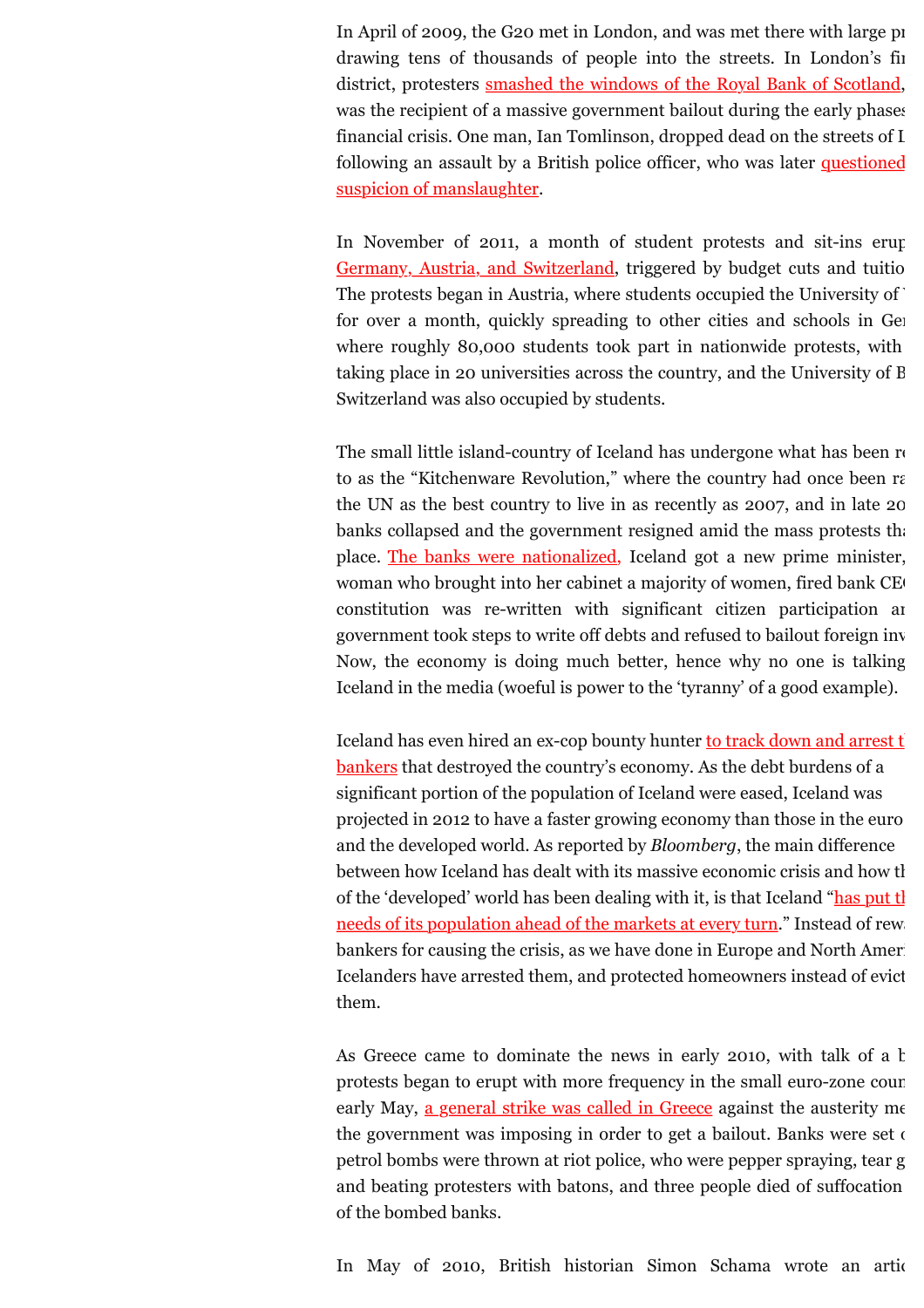the *Financial Times* entitled, "The world teeters on the brink of a ne **of rage**," in which he explained that historians "will tell you that there is time-lag between the onset of economic disaster and the accumulation of fury." In act one, he wrote, "the shock of a crisis initially triggers disorientation" and a "rush for political saviours." Act two witnes dangerously alienated public" who "take stock of the brutal interruption of rising expectations," which leads to the grievance that someone "mus engineered the common misfortune," which, I might add, is true  $($ Schama does not say so). To manage this situation, elites must eng "damage-control" whereby perpetrators are brought to justice. Schama that, "the psychological impact of financial regulation is almost as critical institutional prophylactics," or, in other words: the propaganda effect called "financial regulation" on calming the angry plebs is as important more so) as the financial regulations themselves. Thus, those who lobby  $\alpha$ financial regulation, warned Scharma, "risk jeopardizing their own longinterests." If governments fail to "reassert the integrity of public steward then the public will come to perceive that "the perps and the new regime from common cloth." In the very least, wrote Scharma, elites attemption implement austerity measures and other unpopular budget programs will to "deliver a convincing story about the sharing of burdens," for if they do would ["guarantee that a bad situation gets very ugly, very fast.](http://www.ft.com/intl/cms/s/0/45796f88-653a-11df-b648-00144feab49a.html#axzz21rAgReBi)"

As French President Nicolas Sarkozy began implementing austerity meas France, particularly what is called "pension reform," unions and supp [staged massive strikes in September of 2010, drawing up to three m](http://www.aljazeera.com/news/europe/2010/09/201092383449360925.html)illion people into the streets in over 230 demonstrations across the country. S armed with machine guns went on patrol at certain metro stations government officials used the puffed up and conveniently-timed threat ["terrorist attack" as being "high risk.](http://www.france24.com/en/20100922-france-faces-fresh-wave-strikes-over-pensions-reform-sarkozy-transport-protests)" More strikes took place in Octobe [French students joining in the demonstrations, as students at roughly 40](http://www.france24.com/en/20101011-france-faces-further-pension-reform-strikes-protests-retirement-age) schools across the country built barricades of wheelie bins to prevent students from attending classes, with reports of nearly 70% of French supporting the strike. The reports of participants varied from the government figures of over 800,000 people to the union figures of [2-3 million people](http://www.bbc.co.uk/news/world-europe-11559265) out into the streets. The *Wall Street Journal* referred to the strikes [irrational answer" to Sarkozy's "perfectly rational initiative" of reforms.](http://online.wsj.com/article/SB10001424052702304741404575564354040144426.html)

In November of 2010, Irish students in Dublin began protesting  $\alpha$ university tuition increases, when peaceful sit-ins were met with viole police, and roughly  $25,000$  students took to the streets. This was the student protest in Ireland in a generation.

In Britain, where a new coalition government came to power  $-$  uniti Conservatives (led by David Cameron, the Prime Minister) and the  $\perp$ Democrats (led by Nick Clegg, Deputy  $PM$ ) – tuition increases were anno tripling the cost from 3 to 9,000 pounds. On November 10, as roughly  $\mathfrak{g}$ students took to the streets in London, the Conservative Party headquarters in London, the Conservative Party headquarters in London. central London had its windows smashed by students, who then enter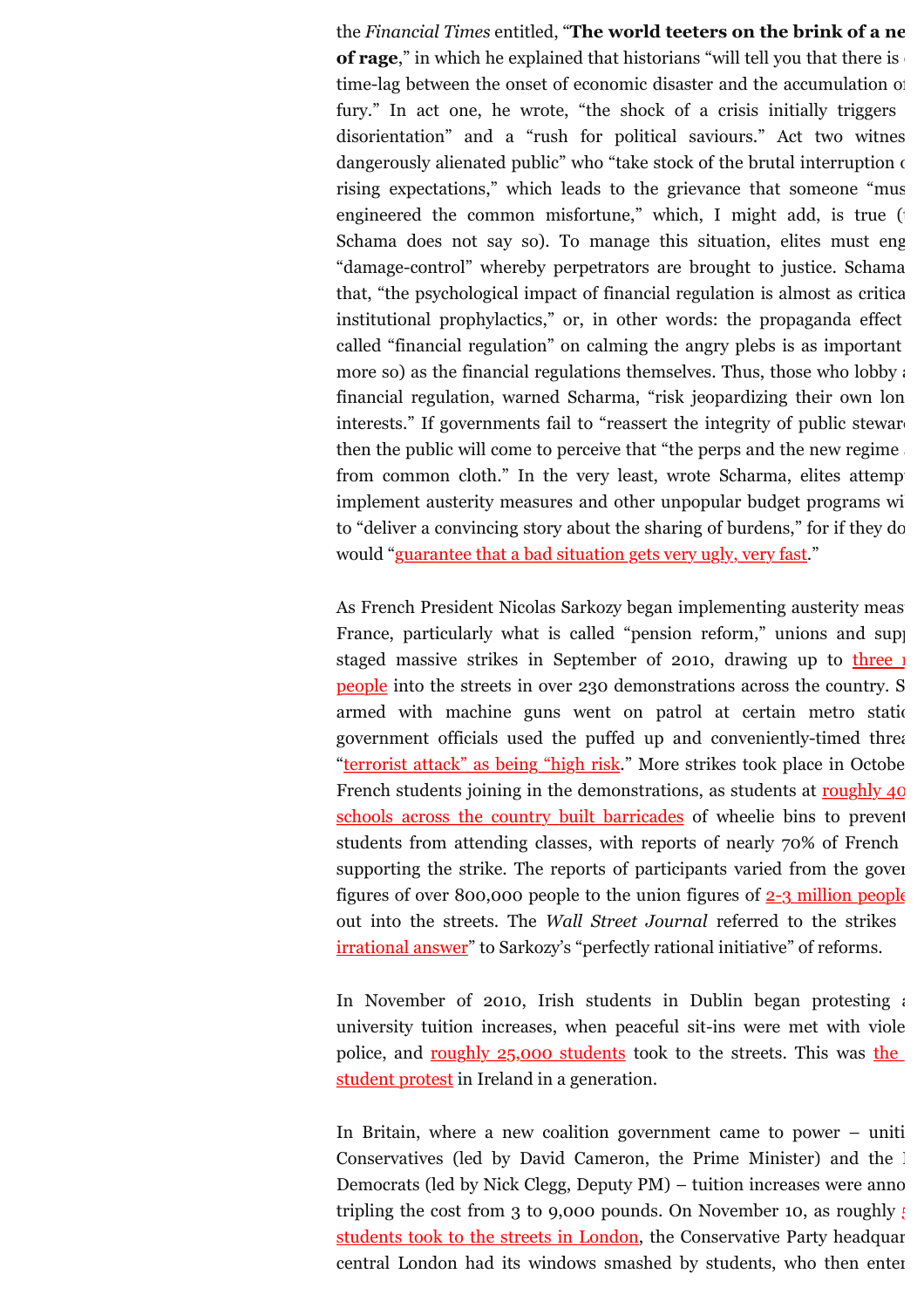building and occupied it, even congregating up on the rooftop of the building. The police continued [to 'kettle' protesters](http://www.ft.com/intl/cms/s/0/0db5a246-ecdb-11df-88eb-00144feab49a.html#axzz14ujgAYre) in the area, not allowing them to or leave a confined space, which of course results in violent reactions. Minister David Cameron called the protest ["unacceptable.](http://www.bbc.co.uk/news/uk-politics-11732264)" The Ch *Science Monitor* asked if British students were the "harbinger of future v [over austerity measures," There were subsequent warnings that Brita](http://www.csmonitor.com/World/Europe/2010/1111/Are-British-student-protests-a-harbinger-of-future-violence-over-austerity-measures) headed for [a winter of unrest.](http://www.guardian.co.uk/society/2010/nov/14/millbank-student-protests-analysis)

Tens of thousands again took to the streets in London in late November. including teenage students walking with university students, again erup riots, with the media putting in a great deal of focus on the role of girls taking part in the protests and riots. The protests had taken place in cities across the United Kingdom, largely peaceful save the 'riot' in London with students even occupying various schools, including Oxford. The s [protests brought 'class' back into the political discourse. In November,](http://www.bbc.co.uk/news/education-11810931)  universities were occupied by students, including the School of Orient African Studies, UWE Bristol and Manchester Metropolitan. Several school occupations went for [days or even weeks](http://www.bbc.co.uk/news/education-11874633). Universities then [threatening to evict the students](http://www.guardian.co.uk/leeds/2010/dec/07/leeds-student-protesters-face-eviction-from-occupied-building). The school occupations th[erepresentation of a new potential grass-roots social movement](http://www.guardian.co.uk/education/2010/nov/29/new-age-of-student-protest) building [UK. Some commentators portrayed it as a "defining political moment](http://www.guardian.co.uk/education/2010/dec/12/riots-fire-anger-defining-political-moment) generation."

In early December of 2010, as the British Parliament voted in favour tripling of tuition, thousands of students protested outside, leading to confrontations with police, who stormed into crowds of students on horse firing tear gas, beating the youth with batons, as per usual. While overtly [aggressive tactics of police to 'kettle' protesters](http://www.guardian.co.uk/education/2010/dec/10/student-protests-tuition-fees-violence) always creates reactions, David Cameron was able to thereafter portray the student react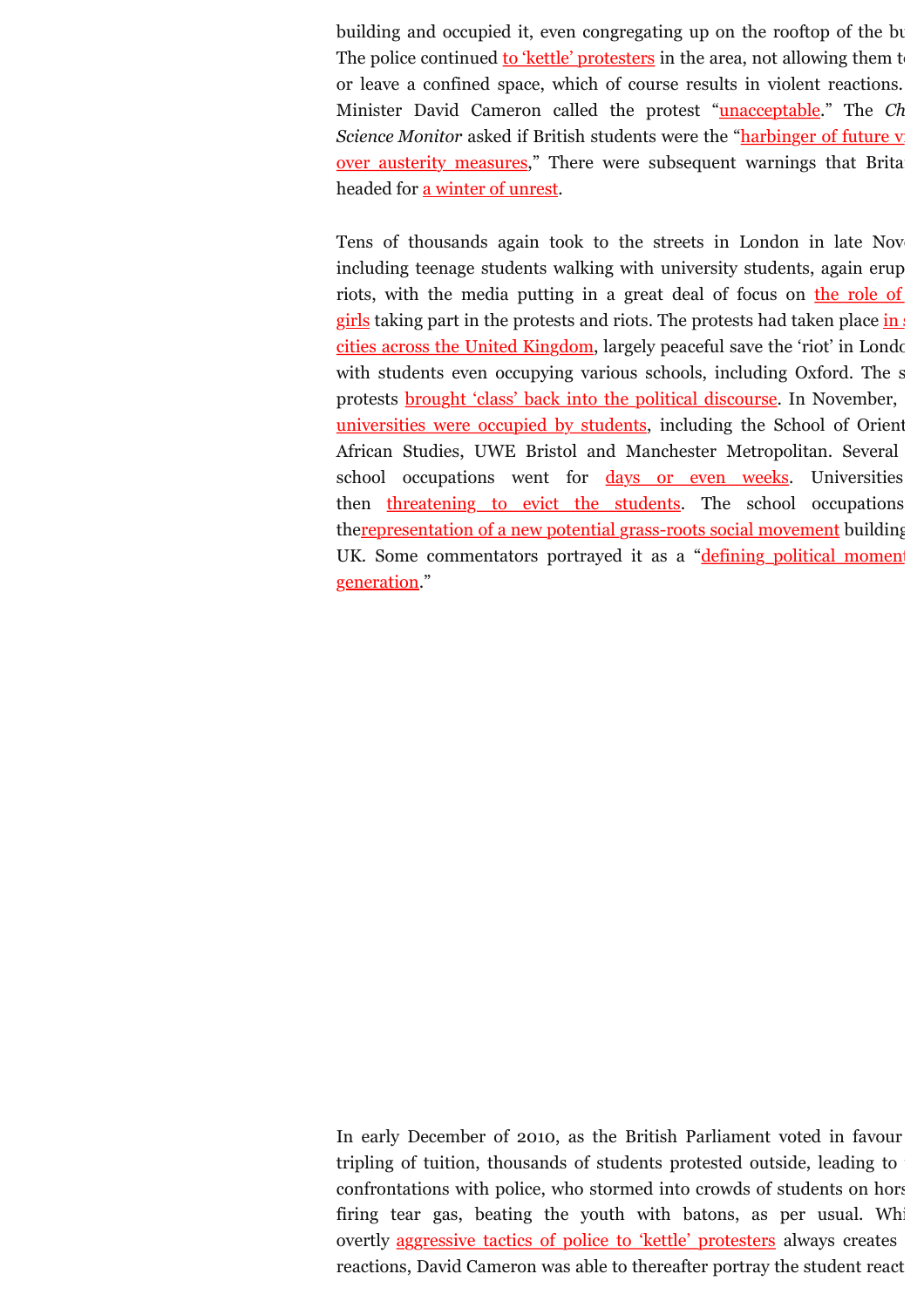[police tactics as a "feral mob." One student was twice pulled out fro](http://www.guardian.co.uk/uk/2010/dec/14/student-protests-video-protester-wheelchair)m wheelchairby police, and another student who was struck on the head baton [was left with a brain injury.](http://www.bbc.co.uk/news/uk-england-london-11967098) As the protests erupted into riots against police into the night, one infamous incident included a moment where Charles and his wife Camilla were attacked by rioters as their car drove the the crowd in what was called the "worst royal security breach in a generation," the royal couple were confronted directly by the angry plebs who attack Rolls-Royce and Camilla was even 'prodded' by a stick, as some protesters "off with their heads!" while others chanted, ["Whose streets? Our stree](http://www.dailymail.co.uk/news/article-1337478/ROYAL-CAR-ATTACK-Blunder-left-Camilla-cowering-hit-ribs-protestors.html)t more student protests were set to take place in January of 2011, So [Yard's counter-terrorism command contacted university officials requ](http://www.guardian.co.uk/education/2011/jan/17/police-contact-colleges-over-student-protests)estion "intelligence" as students increased their protest activities, as more occup were expected to take place.

In December of 2010, a Spanish air traffic controller strike took place, grou flights for  $330,000$  people and resulting in the government declaring a s emergency, [threatening the strikers with imprisonment](http://www.guardian.co.uk/world/2010/dec/04/spanish-airport-strike-state-emergency) if they did not ret work.

Part way through December, an uprising began in the North African cou Tunisia, and by January of 2011, the 23-year long dictatorship of a Fren American-supported puppet, Ben Ali, had come to an end. This marked the first marked the first puppet, Ben Ali, had come to an end. This marked the first major spark of what has come to be known as the Arab Spring. Protest simultaneously erupting in Algeria, Jordan, Egypt, Yemen, and elsewhere. [January of 2011, I wrote an article entitled, "Are we witnessing the sta](http://andrewgavinmarshall.com/2011/07/15/are-we-witnessing-the-start-of-a-global-revolution/) global revolution?," noting that the protests in North Africa were beginning to the protests in North Africa were beginning to the state of the state of the state of the state of the state of the state of the state of the boil up in Egypt most especially. Egypt entered its modern revolutionary  $\phi$ resulting in ending the rule of the long-time dictator, Hosni Mubara though the military has been attempting to stem the struggle of the  $p$ the [revolutionary struggle continues](http://www.guardian.co.uk/commentisfree/2012/apr/19/insult-revolutionary-egypt-elections) to this day, and yet the  $\theta$ administration continues to give  $$1.3$  billion in military aid to support the repression of the democratic uprising. The small Arab Gulf island of  $B$ [\(which is home to the U.S. Fifth Fleet\) also experienced a large dem](http://en.wikipedia.org/wiki/Bahraini_uprising_%282011%E2%80%93present%29) uprising, which has been consistently and brutally crushed by the [monarchy and Saudi Arabia, with U.S. support, including the selling of a](http://www.csmonitor.com/World/Middle-East/2012/0514/US-resumes-arms-sales-to-Bahrain.-Activists-feel-abandoned) the dictatorship.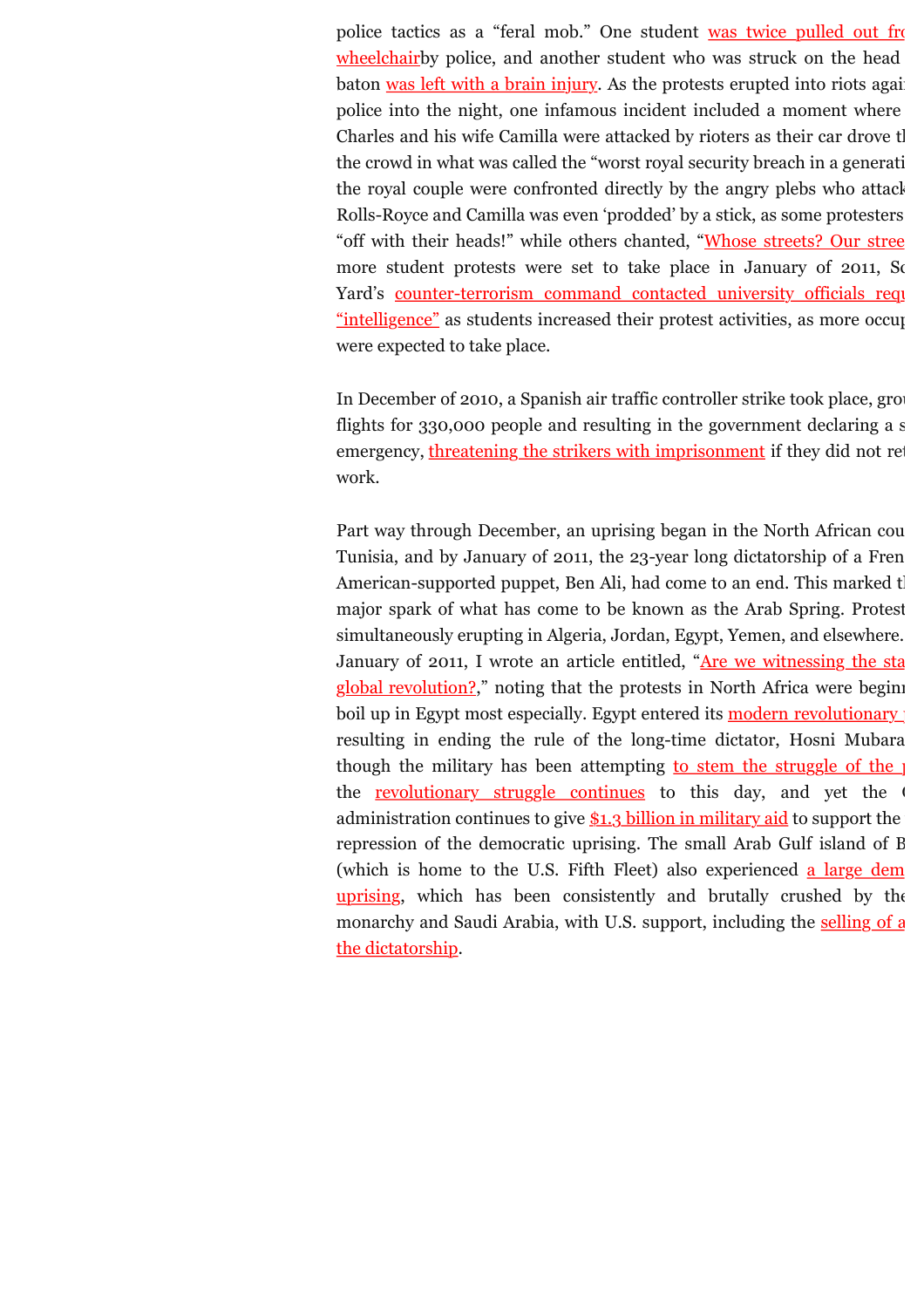In early 2011, the British student protests joined forces with a wide austerity social protest against the government. As protests continued o following months all across the country, banks became a common target, the government's efforts to spend taxpayer money to bailout corrupt ban [cut health, social services, welfare, pensions, and increase tuition. Severa](http://www.guardian.co.uk/uk/2011/may/28/uk-uncut-nhs-bank-protests)l  $$ – organized outside closed bank branches. On March 26, roughly  $50$ protesters took to the streets of London against austerity measures. As July 2011, [a student occupation](http://www.independent.co.uk/news/education/higher/student-protest-against-leeds-trinitys-fee-rises-is-longest-sitin-in-the-country-2308061.html) of a school continued at Leeds.

Throughout 2011, protests in Greece picked up in size and rage. In Fel roughly 100,000 people took to the streets in Athens against the govern austerity measures, leading to clashes with riot police that lasted for three [with police using tear gas and flash bombs and some protesters reactin](http://www.aljazeera.com/news/europe/2011/02/201122316141729962.html)g [rocks and petrol bombs. In June of 2011, Greece experienced major c](http://www.dailymail.co.uk/debate/article-2004550/Greece-riots-2011-A-crisis-tear-Europe-apart.html) between protesters and police, or what are often called "riots." During a  $\beta$ strike in late June, [police went to war against protesters](http://www.bbc.co.uk/news/world-europe-13935400) assembled in Athens. Protests continued throughout the summer and into the fall, November, roughly [50,000 Greeks took to the streets](http://www.reuters.com/article/2011/11/17/us-eurozone-idUSTRE7AC15K20111117) in Athens.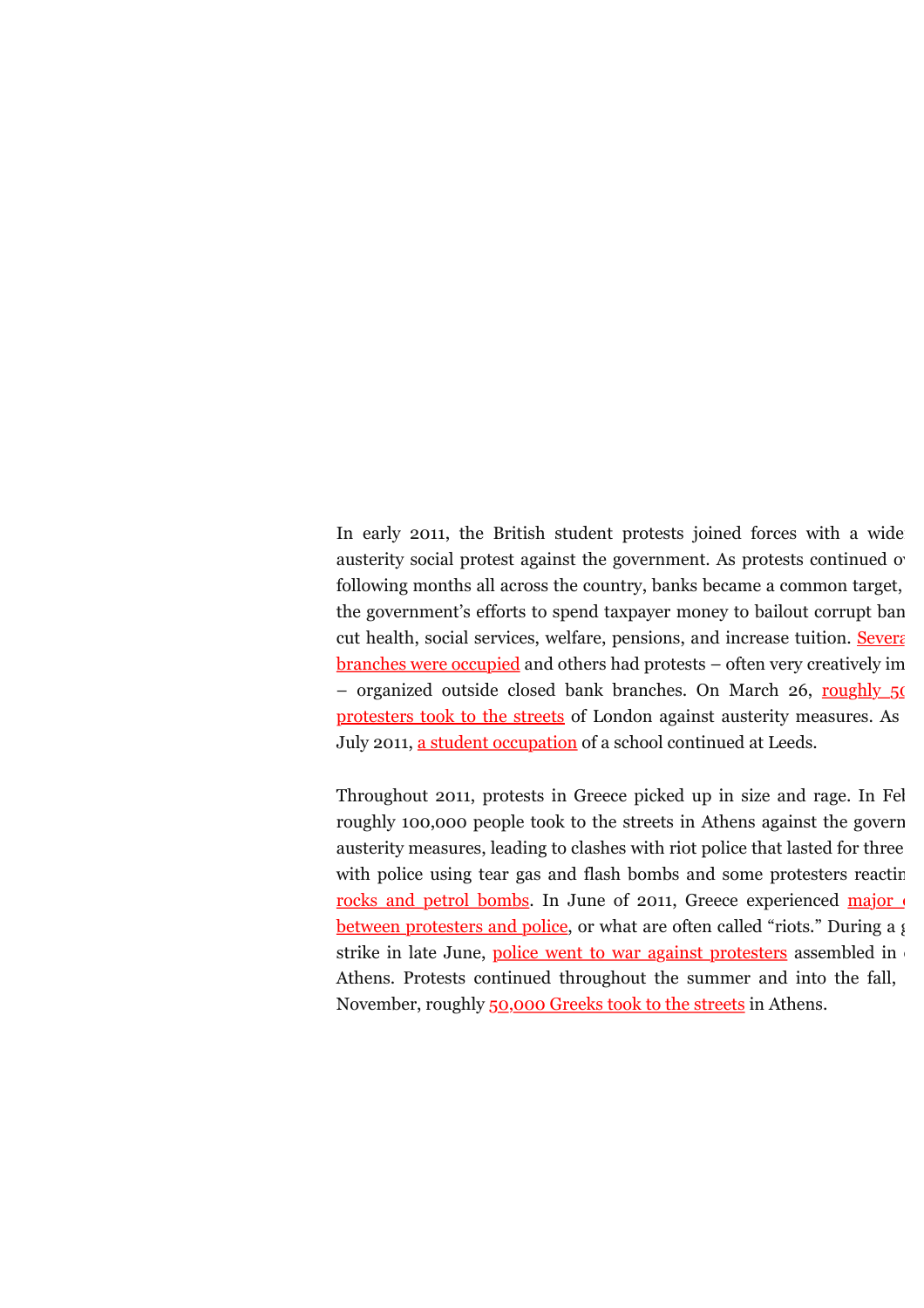In March of 2011, as Portugal plunged forward into its own major crisis closer to a European Union bailout, roughly 300,000 Portuguese took streets of Lisbon and other cities protesting against the government's au measures. Driven by the youth, calling themselves Portugal's "desperates" generation," in part inspired by the youth uprisings in North the *Financial Times* referred to it as "an unexpected protest movement the [tapped into some of Portugal's deepest social grievances."](http://www.ft.com/intl/cms/s/0/95990eb8-4c09-11e0-82df-00144feab49a.html#ixzz1LNjYki2O)

The Portuguese protests in turn inspired the Spanish "Indignados" or movement (named after the  $15<sup>th</sup>$  of May, when the protests began), as y the *indignant ones* – or the "lost generation," occupied Madrid's famous del Sol on May  $15$ , 2011, protesting against high unemployment, the p establishment, and the government's handling of the economic crisi [authorities responded in the usual way: they attempted to ban the protes](http://www.spiegel.de/international/europe/tahrir-square-in-madrid-spain-s-lost-generation-finds-its-voice-a-763581.html) then sent in riot police. Thousands of Spaniards – primarily youth – oc the central square, setting up tents and building a small community engaging [debate, discussion and activism. In a massive protest in June of 2011](http://roarmag.org/2011/06/19-j-spain-protest-indignados-madrid/) 250,000 Spaniards took the streets in one of the largest protests in Spanish history. Over the summer, as the encampment was torn down Indignados refined their tactics, and began to engage in direct act assembling outside homes and <u>preventing evictions from taking place</u>, stopped over 200 evictions since May of 2011, creating organic vegetable g in empty spaces, supporting immigrant workers in poor communities creating ["a new social climate.](http://roarmag.org/2012/06/losing-strength-an-alternative-vision-of-the-indignados/)"

The Indignados spurred solidarity and similar protests across Europe, inc Greece, Belgium, France, Germany, the U.K., and beyond. In fact, the p even spread to Israel, where in July of 2011, thousands of young I established tent cities in protest against the rising cost of living and decreasing the rising cost of living and decreasing of the rising cost of living and decreasing of the rising cost of living and decreasing of the ri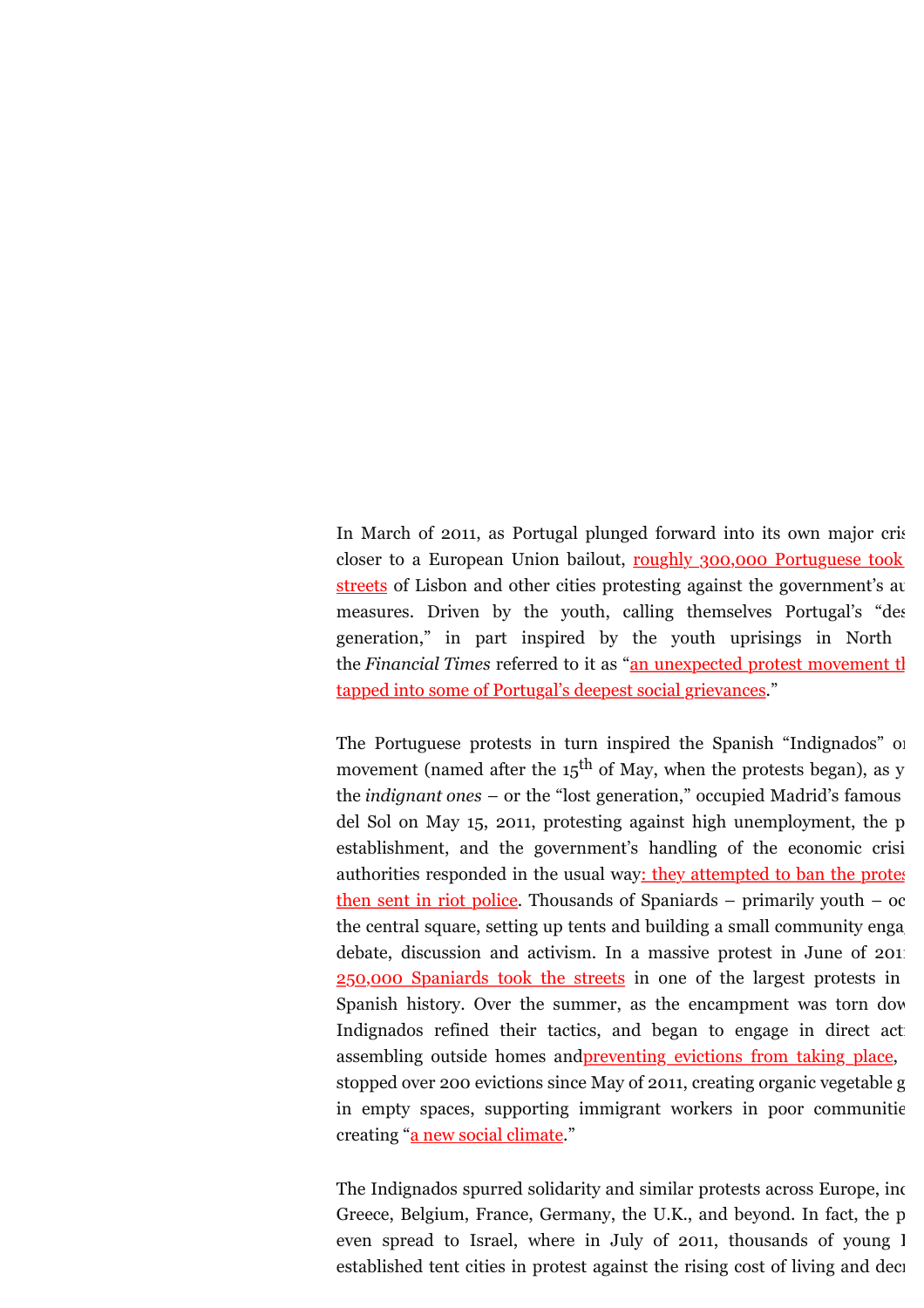social spending, establishing itself on Rothschild Boulevard, a wealthy ave Tel Aviv named after the exceedingly wealthy banking dynasty. The  $p$ organized through social media, quickly spread through other cities Israel. In late July, [over 150,000 Israelis took to the streets](http://www.guardian.co.uk/world/2011/jul/31/protest-israel-house-prices-salaries) in 12 cities across country in the largest demonstration the country had seen in de demonstrating against the "rising house prices and rents, low salaries, [and high cost of raising children and other social issues." In early August, a protest drew  $320,000$  people into the streets, leading some commentation[state that the movement marked "a revolution from a generation we thoug](http://www.jpost.com/NationalNews/Article.aspx?id=233324)ht unable to make a revolution." In early September, roughly 430,000 Israel to the streets in [the largest demonstration in Israeli history.](http://www.guardian.co.uk/world/2011/sep/04/israel-protests-social-justice)

In May and June of 2011, [a student movement began to erupt in Chile,](http://www.bbc.co.uk/news/world-latin-america-14487555) f against the increased privatization of their school system and the debt-load comes with it. The state – the remnants of the Pinochet dictatorship – responded in the usual fashion: state violence, mass arrests, attempting to make pro illegal. In clashes between students and riot police that took place in  $\lambda$ students managed to occupy a television station demanding a live broad express their demands, with the city of Santiago being converted into "a  $\epsilon$ siege" against the students. The "Chilean Winter" – as it came to be kn expanded into a wider social movement, including labour and environ and indigenous groups, [and continues to this very day.](http://andrewgavinmarshall.com/2012/05/18/from-the-chilean-winter-to-the-maple-spring-solidarity-and-the-student-movements-in-chile-and-quebec/)

The *Indignados* further inspired the emergence of the Occupy Movement. began with occupy Wall Street in New York City on 17 September of bringing the dialectic of the "99% versus the  $1\%$ " into the popular and p culture. The Occupy movement, which reflected the initial tactics Indignados in setting up tents to occupy public spaces, quickly spread across the setting up tents to occupy public spaces. United States, Canada, Europe, and far beyond. [There were Occupy protes](http://en.wikipedia.org/wiki/List_of_Occupy_movement_protest_locations) took place as far away as South Africa, in dozens of cities across Canada countries and cities all across Latin America, in Israel, South Korea, Australia, New Zealand, and in [hundreds of cities across the United States.](http://en.wikipedia.org/wiki/List_of_Occupy_movement_protest_locations_in_the_United_States)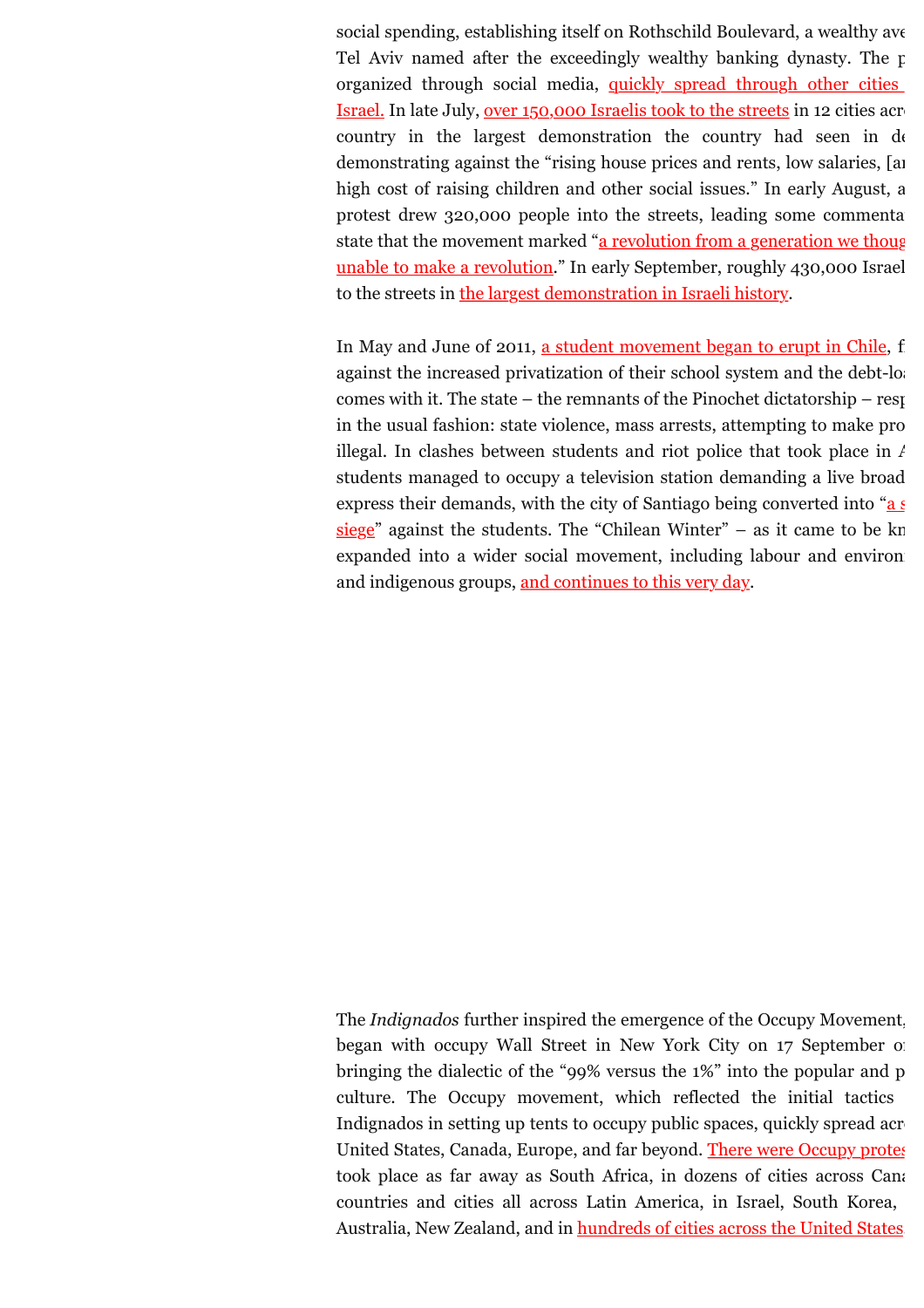On October 15, 2011, a day of global protests took place, inspired by the Araba [Spring, the Indignados, and the Occupy movement, whenover 950 cities](http://www.france24.com/en/20111015-indignant-protests-go-global-saturday) countries around the world experienced a global day of action originally p [for by the Spanish Indignados as a European-wide day of protest. In Ital](http://en.wikipedia.org/wiki/15_October_2011_global_protests#Arrests)  $400,000$  took to the streets; in Spain there were over 350,000, roughly  $\ddot{\cdot}$ in New York City, with over 100,000 in both Portugal and Chile.

The Occupy movement was subsequently met with violent repression and [evictions](http://www.guardian.co.uk/world/gallery/2011/nov/15/global-occupy-movement-evictions-in-pictures) from the encampments. The U.S. Departm Homeland Security (DHS) was busy [spying on various Occupy groups](http://www.rollingstone.com/politics/blogs/national-affairs/exclusive-homeland-security-kept-tabs-on-occupy-wall-street-20120228) and the country, and reportedly was involved in **[coordinating the crack-dow](http://www.huffingtonpost.com/2011/11/18/occupy-wall-street-crackdowns_n_1101685.html)** evictions against dozens of Occupy encampments, as was later confirm declassified documents showing [White House involvement in the repr](http://www.counterpunch.org/2012/05/14/did-the-white-house-direct-the-police-crackdown-on-occupy/) The FBI has also undertaken a "war of entrapment" against Occupy  $\epsilon$ [attempting to discredit the movement and frame its participants as po](http://www.alternet.org/story/155581/has_the_fbi_launched_a_war_of_entrapment_against_the_occupy_movement?page=0%2C6&paging=off) terrorists. Following the example of tactical change in the Indignador Occupy groups began [refurbishing foreclosed homes for the homeless,](http://www.guardian.co.uk/world/2011/dec/06/occupy-wall-street-occupy-foreclosed-homes) helping families reclaim their homes, [disrupting home foreclosure auctions](http://www.csmonitor.com/USA/2012/0129/What-s-next-for-Occupy-Wall-Street-Activists-target-foreclosure-crisis), and take on local community issues, such as issues of racism through group, [Occupy the Hood.](http://www.dailykos.com/story/2011/11/06/1033486/-Occupy-the-Hood-Communities-of-color-and-the-Occupy-movement)

In late November of 2011, a public sector workers' strike took place in the U.K. with tens of thousands of people marching in the streets across the cour roughly two-thirds of schools shut and thousands of hospital operations. postponed, while unions estimated that [up to two million people](http://www.bbc.co.uk/news/uk-15953806) went on The host of a popular British television show, Jeremy Clarkson, said in [interview that the striking workers should be taken out and shot in front o](http://www.nzherald.co.nz/world/news/article.cfm?c_id=2&objectid=10770116)f families.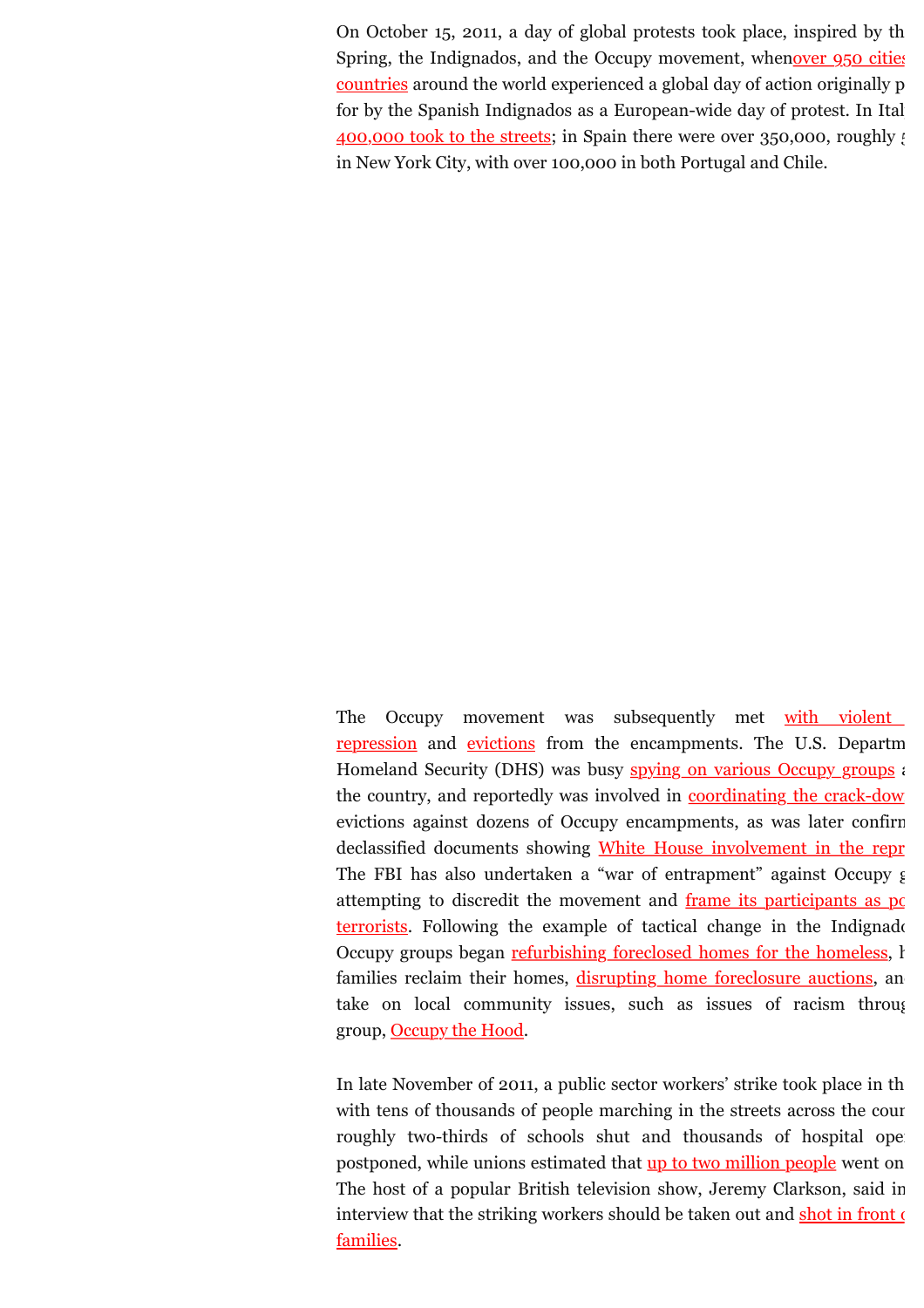In January of 2012, [protests erupted in Romania](http://www.nytimes.com/2012/01/16/world/europe/romanians-protest-austerity-measures.html?_r=1) against the govern austerity measures, leading to violent clashes with police, exchanging to and firebombs. As the month continued, [the protests grew larger,](http://www.nytimes.com/2012/01/20/world/europe/romanian-protesters-urge-governments-ouster.html) demand ouster of the government. The Economist referred to it as Romania's "Wi Discontent." In early February, the Romanian Prime Minister resigned face of the protests.

In February of 2012, a student strike began in the French-speaking Canadian province of Quebec against the provincial government's plan to nearly dou cost of tuition, bringing hundreds of thousands of students into the street were in turn met with consistent state repression and violence, in what  $k$ [known as the 'Maple Spring.' Dealing with issues of debt, repression, and](http://andrewgavinmarshall.com/2012/05/14/ten-points-everyone-should-know-about-the-quebec-student-movement/) propaganda, the Maple Spring presented an example for student organizing elsewhere in Canada and North America. The government of Quebec opposes organized students but works with organized crime – representing what called a 'Mafiocracy' – and even passed a law attempting to criminalize  $\epsilon$ demonstrations. The student movement received support and solidarity around the world, including the Chilean student movement and even a gr nearly  $150$  Greek academics who proclaimed their support in the struggle against austerity for the "largest student strike in the history of North America."

In the spring of 2012, Mexican students mobilized behind the Yo  $S<sub>1</sub>$ movement – or the ["Mexican Spring"](http://www.thenation.com/blog/168099/student-movement-dubbed-mexican-spring) – struggling against media propagan and the political establishment in the lead-up to national elections, and [thousands continued to march through the streets decrying the presi](http://www.thenation.com/blog/169000/tens-thousands-protest-mexicos-new-president)dential elections as rigged and fraudulent. The *Economist* noted that Mexican st were beginning to ["revolt.](http://www.economist.com/blogs/americasview/2012/05/mexico-election-diary)"

In May of 2012, both [the Indignados](http://www.guardian.co.uk/world/2012/may/13/spain-protests-indignados-first-anniversary) and the [Occupy Movement](http://www.guardian.co.uk/world/2012/may/01/may-day-occupy-protests-live) under [resurgence of their street activism, while the occupy protestsin Seatt](http://www.washingtonpost.com/business/economy/occupy-protestors-in-seattle-smash-windows-police-fire-gas-into-crowd-in-oakland/2012/05/02/gIQAhPKTwT_gallery.html) Oakland resulting in violent clashes and police repression. The p drew **Occupy and labour** groups closer together, and police also repres resurgent [Occupy protest in London.](http://www.guardian.co.uk/uk/2012/may/12/occupy-london-arrests-bank-of-england)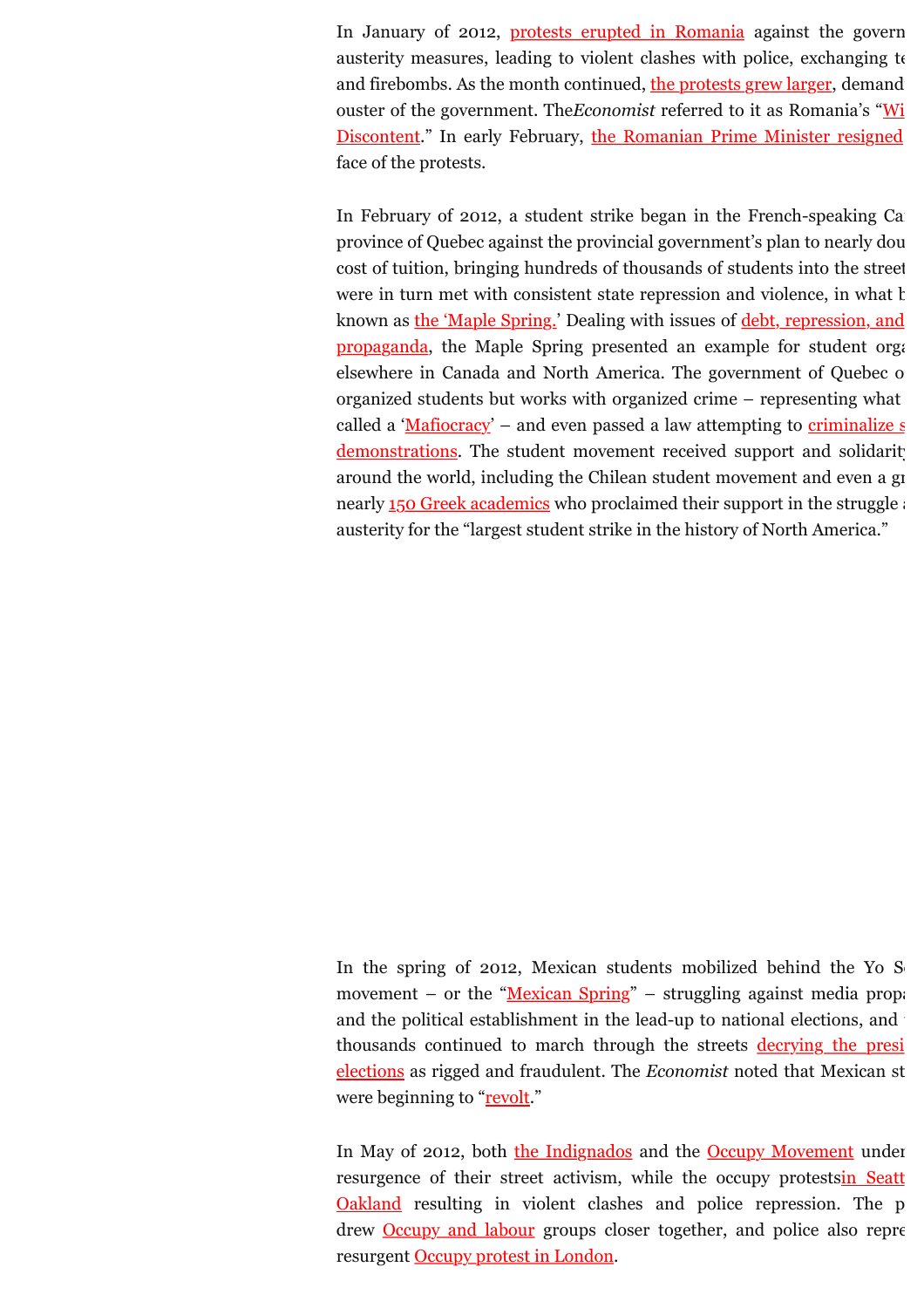In one of the most interesting developments in recent months, we witnessed the Spanish miners strike in the province of Asturias, roughly [8,000 miners strike](http://www.anphoblacht.com/contents/21946) against planned austerity measures, resor constructing barricades and directly fighting riot police who arrived in towns to crush the resistance of the workers. The miners have even employing unique tactics, such as constructing [make-shift missiles](http://www.businessweek.com/ap/2012-06/D9VBPFKG2.htm) which fire at the advancing forces of police repression. For all the tear gas, bullets and batons being used by police to crush the strike, the miners in resolved to continue their struggle against the state. Interestingly, it was very region of Asturias where miners rebelled against the right-wing S government in 1934 in one of the major sparks of [the Spanish Civil War](http://www.theweek.co.uk/eurozone/euro-debt-crisis/47376/spain-bailout-rajoy-crows-while-cradle-civil-war-burns) pitted socialists and anarchists against Franco and the fascists. After we clashes with police in mining towns, the striking workers planned  $\underline{a}$  mar-Madrid to raise attention to the growing struggle. The miners arrived in  $\mathbb{I}$ in early July to cheering crowds, but were soon met with repressive resulting in clashes between the people and the servants of the state. [Spanish government continued with deeper austerity measures, over one m](http://www.rt.com/news/spain-protests-austerity-cuts-634/)ore measures. people marched in the streets of over 80 cities across Spain, with violent of resulting between protesters and police in Madrid.

This brief look at the resistance, rebellious and revolutionary move emerging and erupting around the world is by no means an exhaustive list it meant to be. It is merely a brief glimpse at the movements with which I to delve into detail in researching and writing about in my upcoming book to raise the question once again: *Are we witnessing the start of a global revolution?*

I would argue that, yes, indeed, we are. How long it takes, how it manifest evolves, its failures and successes, the setbacks and leaps forward, and other details will be for posterity to acknowledge and examine. What is  $\epsilon$ present, however, is that no matter how much the media, governments and institutions of power attempt to ignore, repress, divide and even of revolutionary social movements, they are increasingly evolving and emergency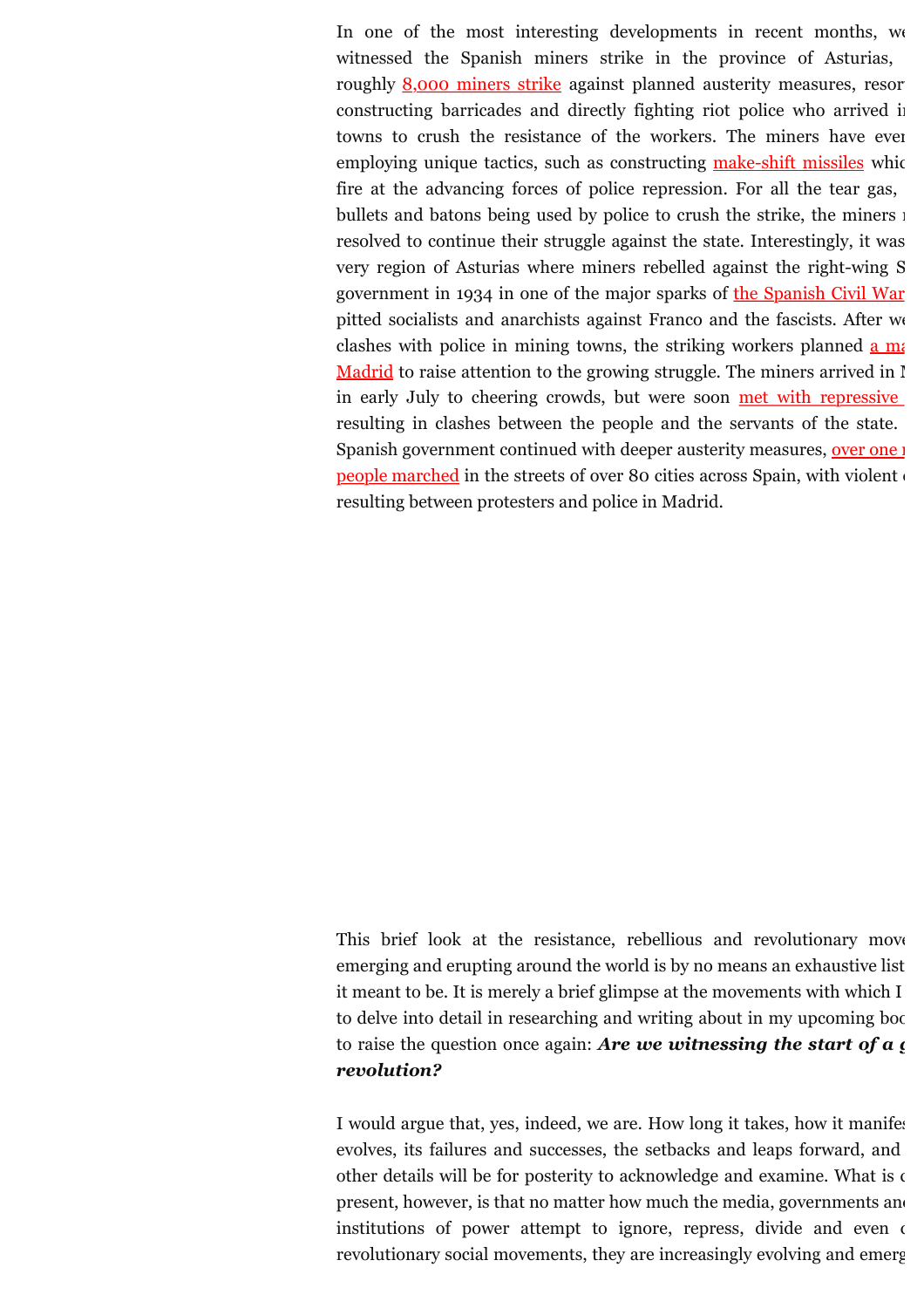often surprising ways and with different triggering events and issues. There is, the is also is also is  $\alpha$ . however, a commonality: where there is austerity in the world, where t repression, where there is state, financial and corporate power taking themselves and leaving nothing for the rest, the rest are now rising up.

Welcome to the World Revolution.

*[Andrew Gavin Marshall i](http://www.andrewgavinmarshall.com/)s an independent researcher and writer ba Montreal, Canada, writing on a number of social, political, economi historical issues. He is also Project Manager of [The People's Book Proje](http://www.thepeoplesbookproject.com/)* also hosts a weekly podcast show, "Empire, Power, and P *on [BoilingFrogsPost.com.](http://www.boilingfrogspost.com/) Please donate to The People's Book Project i this book come to completion.*





## **5 comments… read them below or [add one](http://roarmag.org/2012/08/the-age-of-rage-welcome-to-the-world-revolution/#respond)**

## **[Sean Donnelly](http://none/)** [August 12, 2012 at 00:05](http://roarmag.org/2012/08/the-age-of-rage-welcome-to-the-world-revolution/#comment-17386)

*I love your writing, but I have a minor quibble. "Hence" should never be followed by "why" as the meaning of the latter is included in the former. A minor point, I know…*

#### **[REPLY](http://roarmag.org/2012/08/the-age-of-rage-welcome-to-the-world-revolution/?replytocom=17386#respond)**

## **[Pope Snarky Goodfella of the undulating cable](http://www.facebook.com/PopeSnarky)**

[August 12, 2012 at 10:35](http://roarmag.org/2012/08/the-age-of-rage-welcome-to-the-world-revolution/#comment-17392)

## *Hail Eris!*

*Um, I think one of the following paragraphs is either out of order or mis-dated:*

*In April of 2009, the G20 met in London, and was met there with large protests, drawing tens of thousands of people into*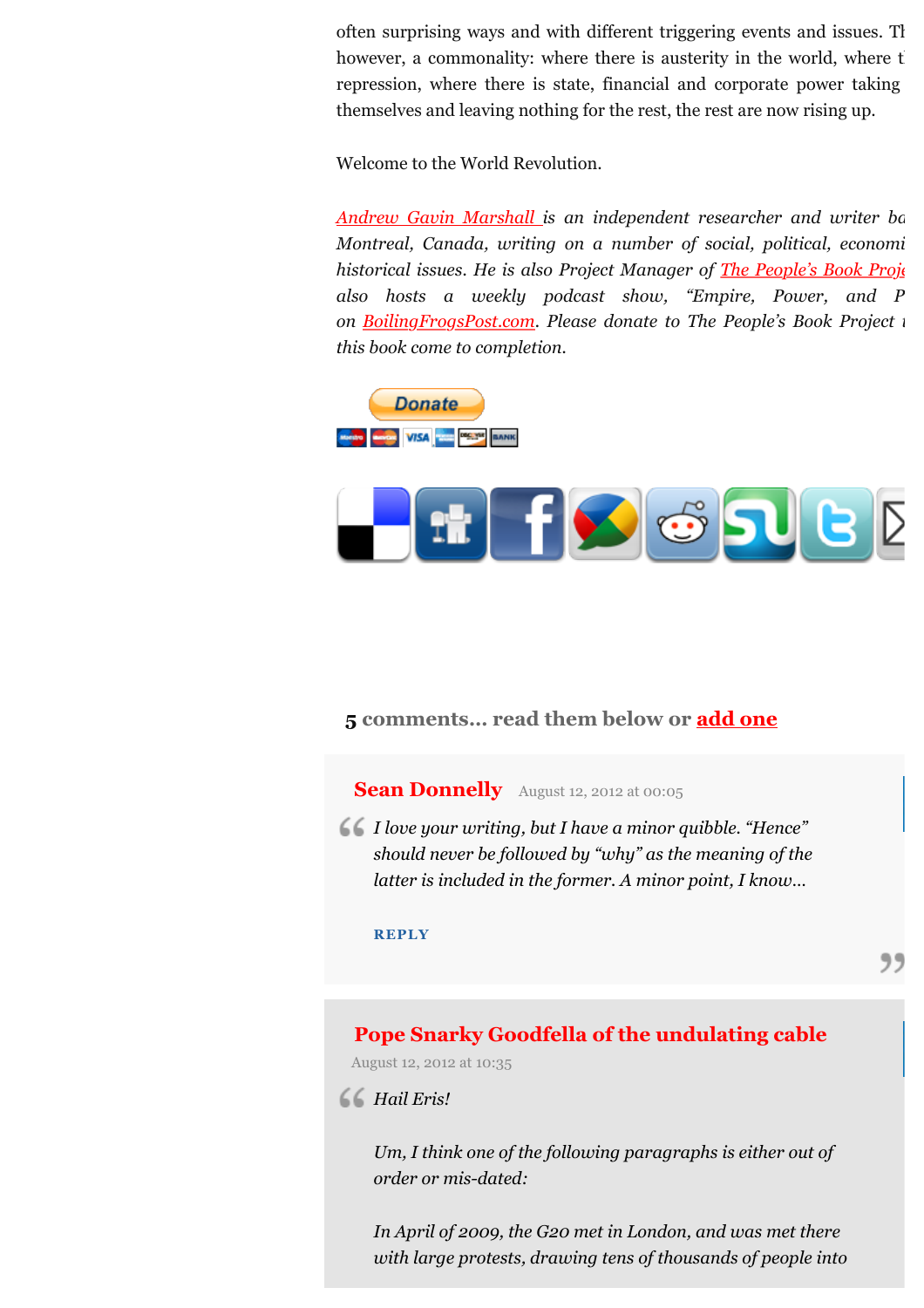*the streets. In London's financial district, protesters smashed the windows of the Royal Bank of Scotland, which was the recipient of a massive government bailout during the early phases of the financial crisis. One man, Ian Tomlinson, dropped dead on the streets of London following an assault by a British police officer, who was later questioned under suspicion of manslaughter.*

*In November of 2011, a month of student protests and sit-ins erupted in Germany, Austria, and Switzerland, triggered by budget cuts and tuition fees. The protests began in Austria, where students occupied the University of Vienna for over a month, quickly spreading to other cities and schools in Germany, where roughly 80,000 students took part in nationwide protests, with sit-ins taking place in 20 universities across the country, and the University of Basel in Switzerland was also occupied by students.*

*Snarky*

**[REPLY](http://roarmag.org/2012/08/the-age-of-rage-welcome-to-the-world-revolution/?replytocom=17392#respond)**

### **Luke** [August 12, 2012 at 12:02](http://roarmag.org/2012/08/the-age-of-rage-welcome-to-the-world-revolution/#comment-17393)

*Just a note; it should talk about British 'universities' rather than 'schools'.*

**[REPLY](http://roarmag.org/2012/08/the-age-of-rage-welcome-to-the-world-revolution/?replytocom=17393#respond)**

## **Rodrigo Martins** [August 21, 2012 at 01:50](http://roarmag.org/2012/08/the-age-of-rage-welcome-to-the-world-revolution/#comment-17556)

*If you desire to know more about Brzezinski, he wrote an extremely arrogant book called "The Grand Chessboard", where he describes nearly everything of the "plans".*

#### *Also, updates from this "Side" :*

*Brazil is on strike for over 90 days, in 30 different sector, led by University Teachers, Police, Firefighters, Public Transport Drivers, and so. Unfortunatelly, mainstream media is extremely biased upon the subject, transforming the strikers on "lazy villains" , while ignorant population is starting to ask for more privatization.*

*There is a war happening also agains the poor population, where the elites pulling the strings of the government, want to "Clean up" the country for the major events Brazil will hold,*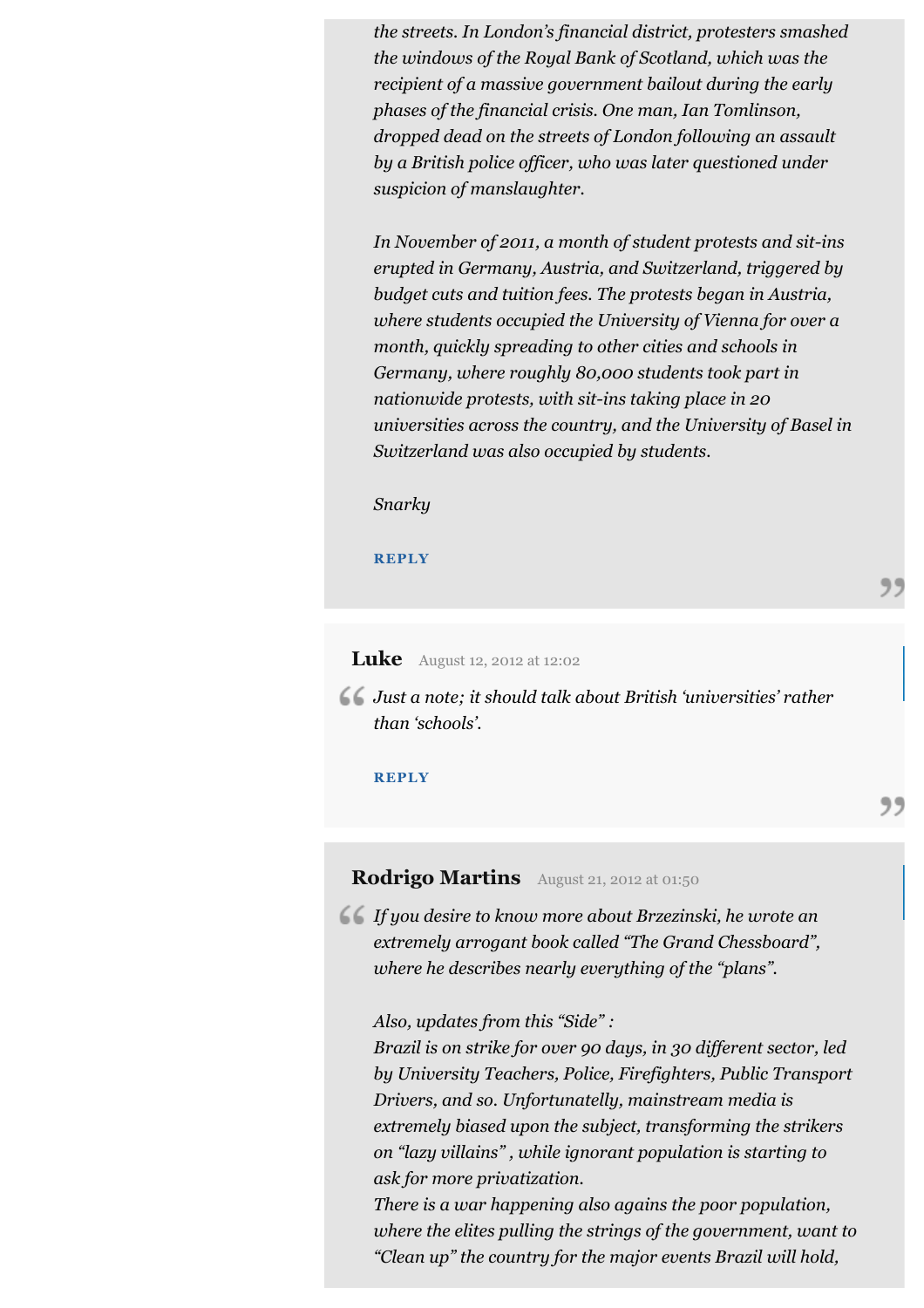*like the coming World Cup.*

*When possible, I will submit to you a more detailed report.*

**[REPLY](http://roarmag.org/2012/08/the-age-of-rage-welcome-to-the-world-revolution/?replytocom=17556#respond)**

**Nadia** [September 20, 2012 at 19:00](http://roarmag.org/2012/08/the-age-of-rage-welcome-to-the-world-revolution/#comment-17990)

*Portugal is living a critical political crisis in the last two weeks, after new austerity measures were announced. The government is falling in pieces and more is coming in the next days. Finally people are waking for the poverty reality we are living. 500.000 people were on the streets last saturday, just in the capital. One million in the entire country, a country of 10 million. And no media, no one talks about it.*

**[REPLY](http://roarmag.org/2012/08/the-age-of-rage-welcome-to-the-world-revolution/?replytocom=17990#respond)**

Leave a Comment

**1 trackback**

|        | Name*    |
|--------|----------|
|        | E-mail * |
|        | Website  |
|        |          |
|        |          |
|        |          |
|        |          |
|        |          |
| Submit |          |
|        |          |

[The age of rage: welcome to the world revolution « Tahrir-ICN](http://tahriricn.wordpress.com/2012/08/10/the-age-of-rage-welcome-to-the-world-revolution/)